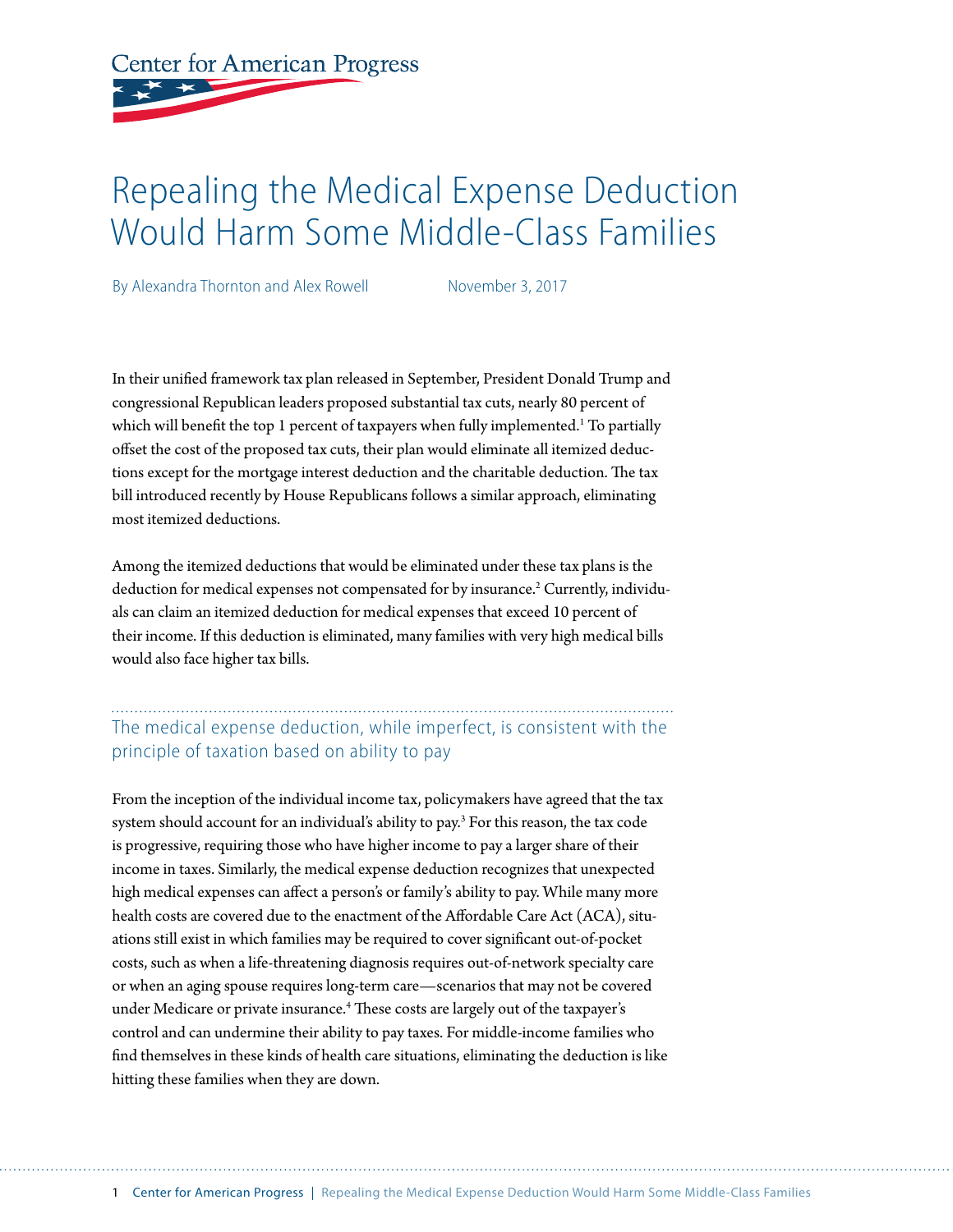# The medical expense deduction, unlike other itemized deductions, is claimed most often by middle-income families

Most other itemized deductions are claimed by a larger share of itemizing tax flers at higher income levels.<sup>5</sup> But the medical expense deduction is claimed by a larger share of itemizing tax flers at income ranges below \$200,000, with the largest share claimed by those in the \$50,000 to \$100,000 annual income range.<sup>6</sup> In 2014, 9 percent of itemizing flers in the later range claimed the deduction. Yet, for flers in these income ranges, the average deduction tends to be larger for the medical expense deduction than the amount claimed for other itemized deductions. Among high-income taxpayers who itemize, a smaller share takes the medical expense deduction but the average amount claimed is much higher.

## The medical expense deduction, while not needed by many, is critical to some middle-income families

Prior to the enactment of the ACA, in 2009, about 10 million households claimed the medical expense deduction.<sup>7</sup> That number declined to 8.8 million in 2015<sup>8</sup>—the most recent year for which data are available— due to two specifc reasons. First, the ACA removed most limits on coverage and thus protected the insured from most catastrophic health care costs. Second, the ACA raised the threshold over which medical expenses can be deducted, from 7.5 percent to 10 percent of adjusted gross income, which took effect in 2013 for those younger than 65 and in 2016 for those 65 or older.<sup>9</sup> Thus, the deduction remains important to those individuals who, for example, seek lifesaving treatment outside of their plan or face essential health services costs not covered by Medicare, such as long-term care of a spouse experiencing advanced dementia who can no longer be cared for at home. Such sudden and high costs can fnancially cripple middle-income families and could even put some at risk of falling out of the middle class.

For the middle-class taxpayers who do use the deduction, eliminating it would exacerbate the fnancial pressures resulting from medical expenses. While there is no substitute for adequate health care coverage, the deduction for medical expenses, including longterm care expenses, is one way to close the remaining gap and is inexpensive compared to other itemized deductions, especially when weighed against its public beneft.

### Rather than eliminating the medical expense deduction, Congress could reform it to better target it to those in need

While the medical expense deduction provides needed tax relief for many in the middle class, it fails to help those at lower income levels and provides unnecessary relief for high-income households. Congress could consider reforming the deduction to address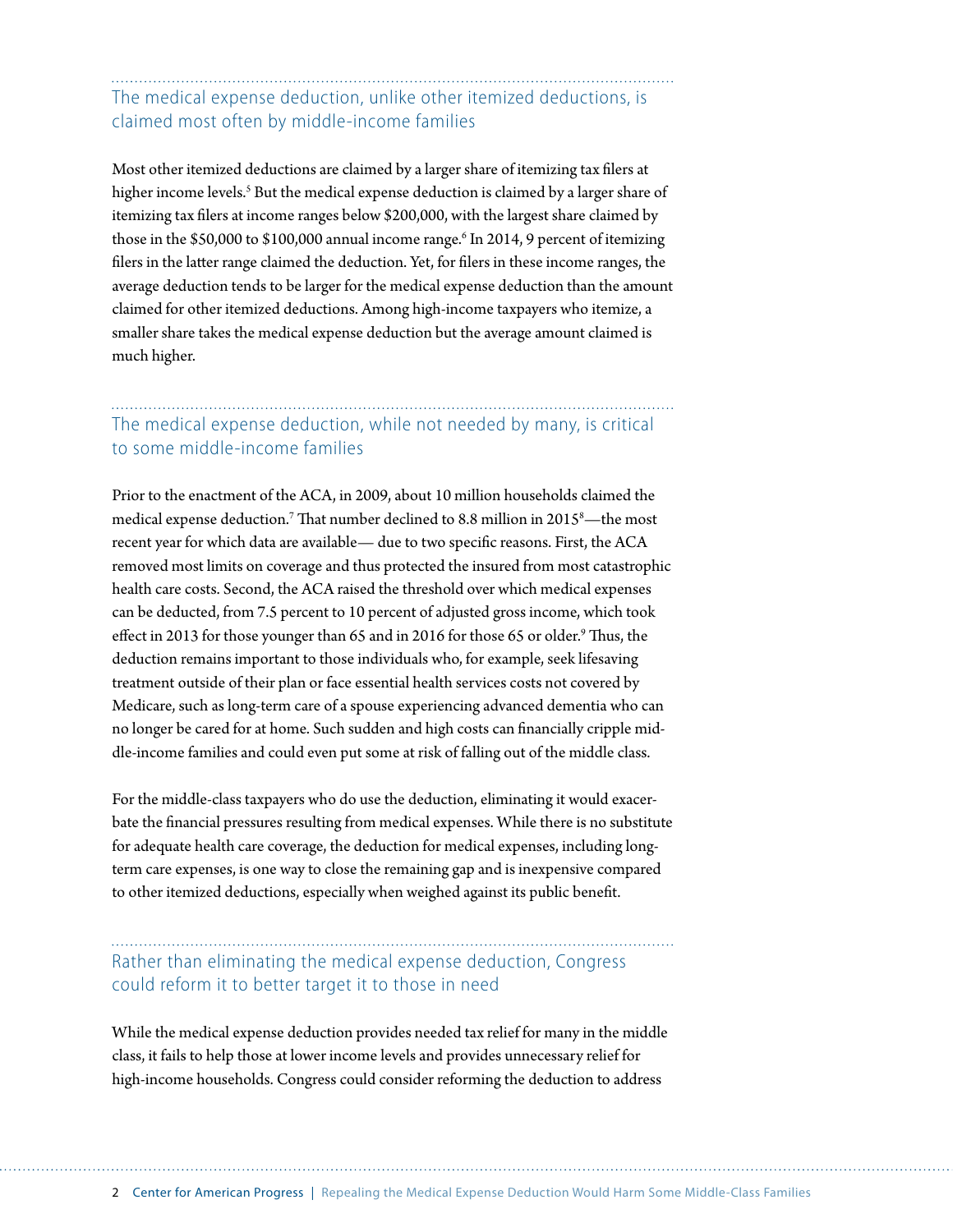both of these shortcomings. For example, the deduction could be turned into a comparable tax credit that is partially or fully refundable in order to extend the tax relief to a greater number of lower-income tax flers. At the same time, the credit could phase out at higher-income levels, where presumably taxpayers have more generous health care coverage and, in any event, are beter positioned to absorb the extra costs.

#### Examples show that the medical expense deduction can make a huge difference for the few families who need it

There are a number of reasons why someone with a life-threatening diagnosis might have substantial out-of-pocket costs—costs that would far exceed even the higher standard deduction called for in the proposed tax plan. For example, the patient may require surgery by an out-of-network surgeon not in the patient's area; the patient may require complex surgery by a surgeon with specifc expertise not available in network; or the patient's surgeon may be in network but the anesthesiologist, radiologist, or pathologist involved in the patient's surgery is not.<sup>10</sup> Sometimes certain treatments are not covered by the patient's insurance plan, or the patient's plan may require a high copay on unique and expensive prescription medications.<sup>11</sup> Another significant expense for which many people lack coverage is the cost of long-term care—a problem commonly faced by the elderly. These costs can vary significantly but on average approach \$7,000 per month.<sup>12</sup>

To see the diference that the medical expense deduction can make, it helps to consider a couple of hypothetical but illustrative examples. The first is a family of four with a child who has been diagnosed with a brain tumor—one of more than 4,500 new cases each year.13 In this scenario, the parents both work, making a combined annual income of \$95,000. While the costs of treating brain cancer can exceed \$100,000 in the frst year, not all of this cost will be covered by insurance. In this example, the family lives in a rural area and must seek care from an out-of-network specialist who performs surgery at a cost to the family of \$46,000.

In the second example, an aging married couple is dealing with the husband's dementia, and his wife finds that she can no longer care for her husband at home. The couple receives \$34,000 in Social Security benefts—\$17,050 of which are taxable—and \$40,000 in additional taxable retirement income. The wife's cost of placing her husband in a long-term care facility costs more than \$6,500 per month—a fnancial hardship.

What's more, under the tax plan, all families, including the ones in the examples, would lose their personal and dependent exemptions. Families would receive a larger standard deduction, increased Child Tax Credit, and a new temporary tax credit of \$300 per fler, which expires after 2022. The calculations in Table 1 include these additional fundamen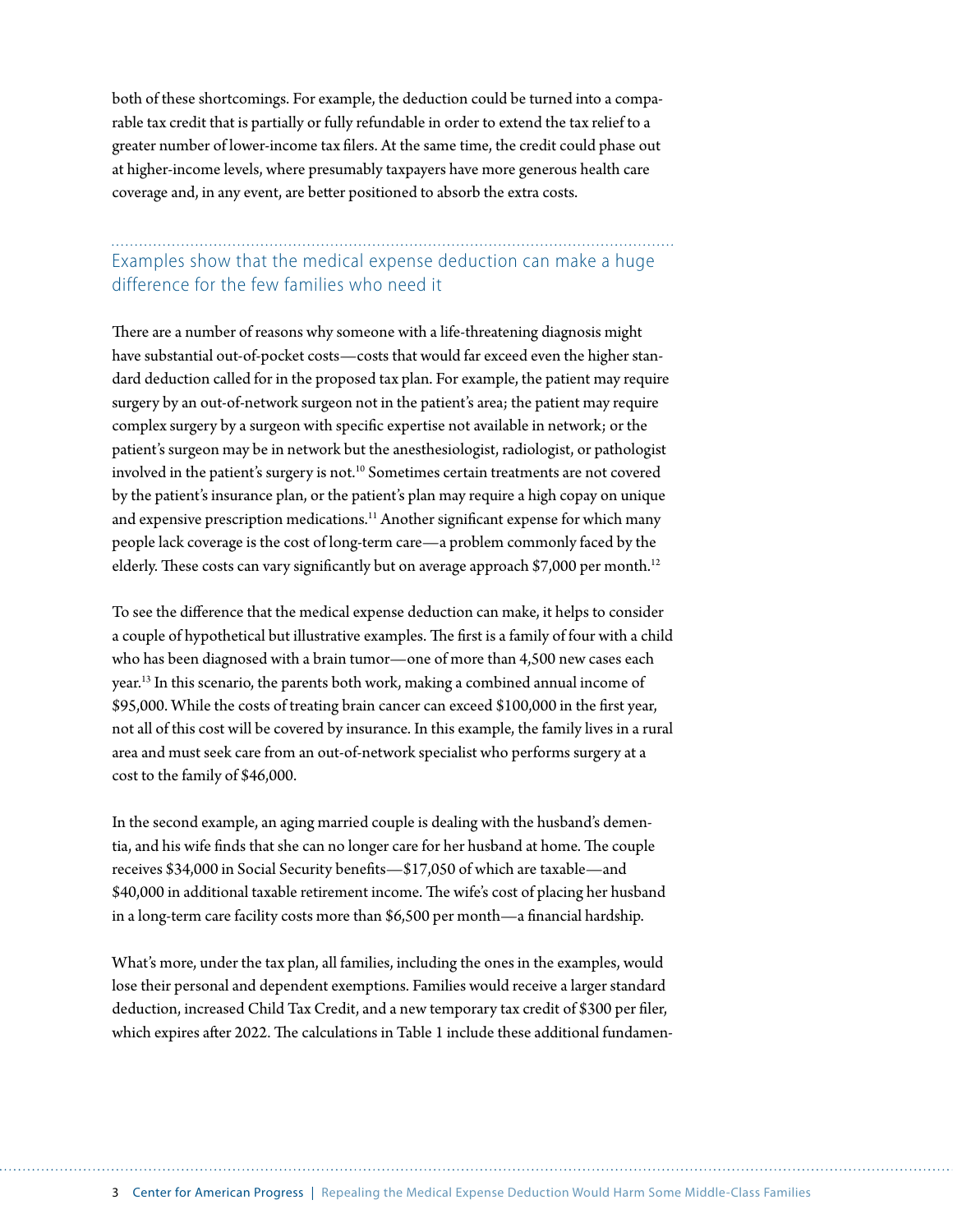tal changes. While these families might have other forms of income or tax deductions or credits, these simplifed examples serve to demonstrate the impact of losing the medical expense deduction. As the table shows, the loss of the medical expense deduction imposes a signifcant additional hardship at a time when these families are struggling.

#### **TABLE 1**

#### **The medical expense deduction helps middle-class households facing unusual medical expenses**

|                                                  | <b>Example 1</b>                                                                                                         |                | <b>Example 2</b>                                                                           |                |
|--------------------------------------------------|--------------------------------------------------------------------------------------------------------------------------|----------------|--------------------------------------------------------------------------------------------|----------------|
|                                                  | <b>Married couple with two</b><br>children, AGI of \$95,000,<br>out-of-network specialized<br>procedure costing \$46,000 |                | Elderly couple, AGI of \$57,050,<br>long-term nursing home<br>care costing \$80,000 a year |                |
|                                                  | <b>Current law</b>                                                                                                       | House GOP plan | <b>Current law</b>                                                                         | House GOP plan |
| Personal exemptions                              | \$16,600                                                                                                                 | 50             | \$8,300                                                                                    | 50             |
| Itemized deductions                              |                                                                                                                          |                |                                                                                            |                |
| Medical expense deduction                        | \$36,500                                                                                                                 | \$0            | \$74,295                                                                                   | \$0            |
| Mortgage interest deduction                      | \$6,000                                                                                                                  | \$6,000        | \$0                                                                                        | \$0            |
| State and local tax deduction                    | \$4,000                                                                                                                  | \$1,500        | \$1,500                                                                                    | \$500          |
| <b>Total itemized deductions</b>                 | \$46,500                                                                                                                 | \$7,500        | \$75,795                                                                                   | \$500          |
| Standard deduction                               | \$13,000                                                                                                                 | \$24,400       | \$15,600                                                                                   | \$24,400       |
| Larger of itemized<br>and standard deductions    | \$46,500                                                                                                                 | \$24,400       | \$75,795                                                                                   | \$24,400       |
| Taxable income                                   | \$31,900                                                                                                                 | \$70,600       | \$0                                                                                        | \$32,650       |
| <b>Child Tax Credit</b>                          | \$2,000                                                                                                                  | \$3,200        | \$0                                                                                        | \$0            |
| <b>Family Tax Credit, expires</b><br>after 2022* |                                                                                                                          | \$600          |                                                                                            | \$600          |
| <b>Tax liability</b>                             | \$1,833                                                                                                                  | \$4,672        | \$0                                                                                        | \$3,318        |
| <b>Tax increase under</b><br>the GOP plan        | \$2,839                                                                                                                  |                | \$3,318                                                                                    |                |

Comparing two families under current law and under the House GOP tax plan

**\*Note: Without the Family Tax Credit, which expires after 2022, the tax increase in Example 1 would total \$3,439. The tax increase in Example 2 would total \$3,918.** 

Source: Authors' calculations are for the 2018 tax year.

The parents who are grappling with the financial burden of dealing with a catastrophic illness of a child are able to deduct \$36,500 of the \$46,000 cost of surgery, while also having the beneft of the personal exemptions for themselves and their children. Afer taking additional deductions for their mortgage interest and state and local taxes paid, their tax liability for the year is reduced to \$1,833 under current law. Under the House GOP tax plan, however, they would lose the medical expense deduction and the state and local income tax deduction, as well as personal exemptions worth \$16,600. Without these deductions, they would no longer itemize and would not deduct their mortgage interest—instead opting for the larger standard deduction. But the increased standard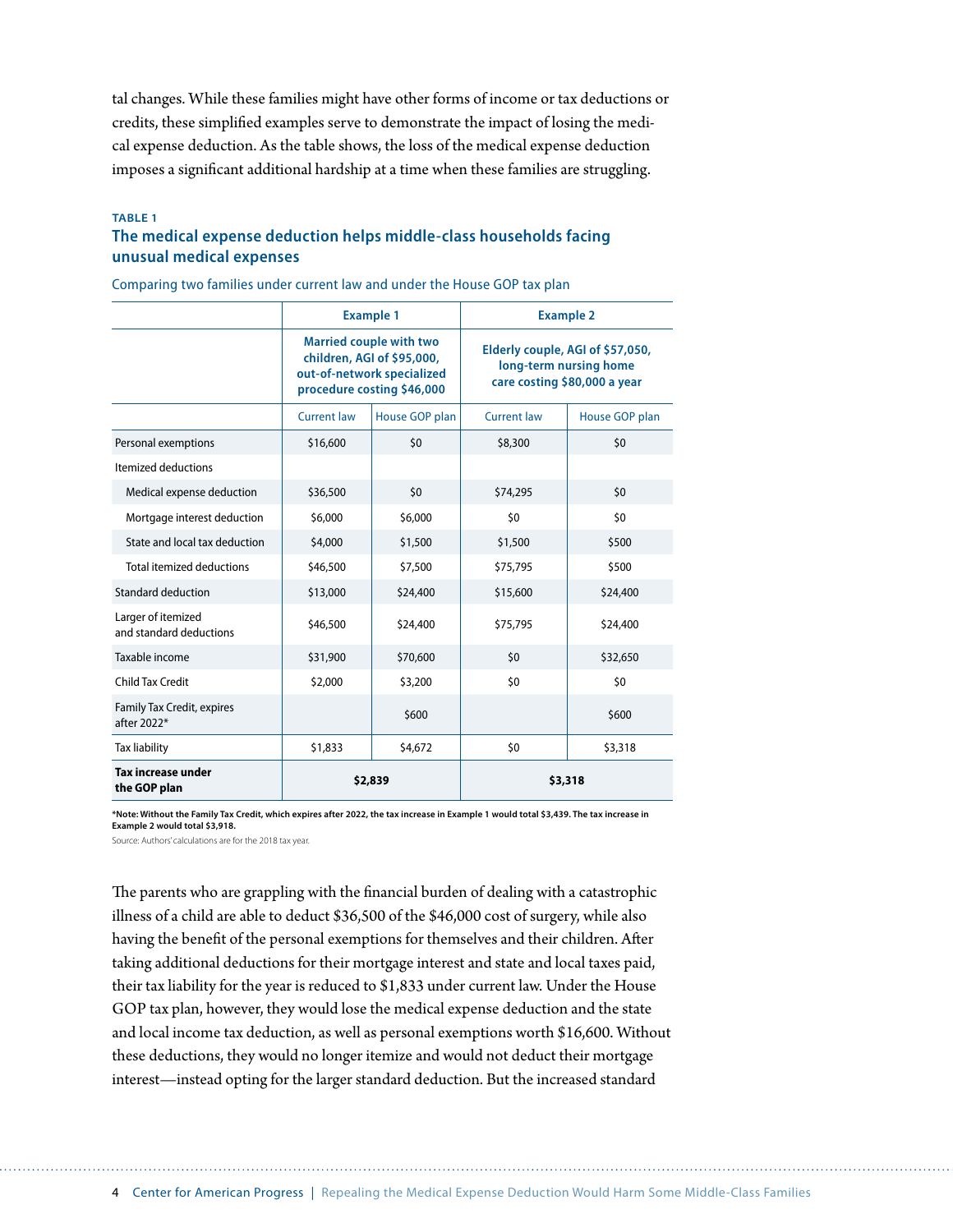deduction, a temporary \$300-per-person Family Tax Credit, and a \$600 expansion of the Child Tax Credit would not even come close to making up the diference. Under the majority's plan, they would experience a tax increase of \$2,839. Without the Family Tax Credit, which expires afer 2022, this family would see a tax increase of \$3,439.

Meanwhile, under current law, the older couple facing long-term care costs would see their income zeroed out—thanks to being able to deduct \$74,295 of the \$80,000 spent on nursing home costs—and while not optimal, at least they would owe no tax under current law. Meanwhile, the congressional GOP plan would add to their fnancial woes by hiting them with a \$3,318 tax increase. Without the temporary Family Tax Credit, the couple would see a \$3,918 tax hike.

Clearly some middle-class families could easily fnd themselves in fnancial jeopardy as a result of catastrophic medical expenses that are not covered by insurance. While these circumstances are less frequent given the many gaps flled by the ACA, the medical expense deduction is still an important part of the health safety net. Policymakers should not eliminate this deduction in order to offset major tax cuts for corporations and the wealthy.

*Alexandra Tornton is the senior director of Tax Policy for Economic Policy at the Center for American Progress. Alex Rowell is a research associate for Economic Policy at the Center.*